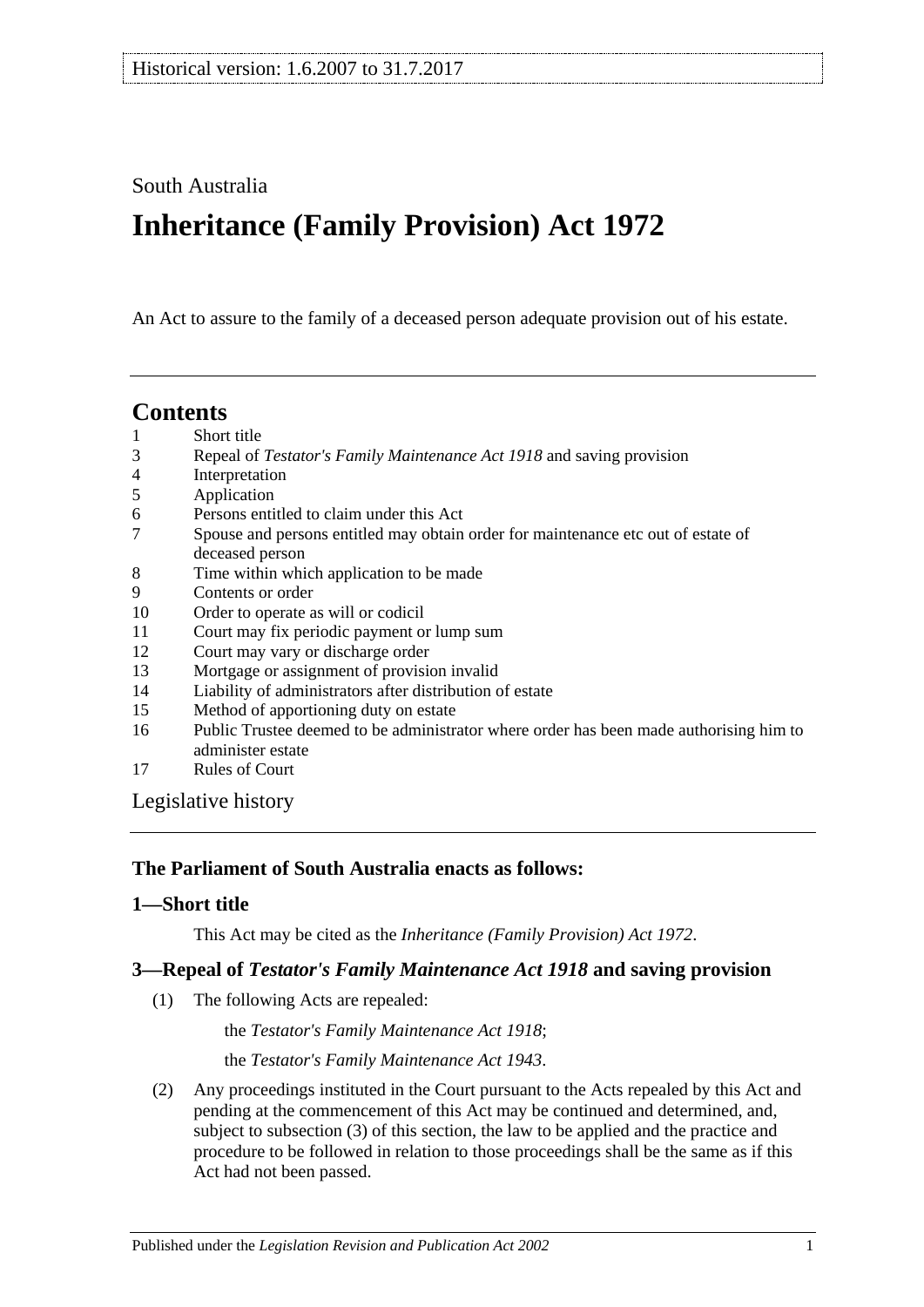<span id="page-1-3"></span>(3) In any such proceedings the Court may, subject to such conditions as it thinks fit, permit an amendment of those proceedings so as to include an application for the benefit of this Act and, in relation to any such application, the provisions of this Act shall apply and have effect as if the proceedings had been instituted under this Act.

#### <span id="page-1-0"></span>**4—Interpretation**

In this Act, unless the contrary intention appears—

*administration* means probate of the will of a deceased person or letters of administration of the estate of a deceased person whether with or without the will annexed and whether granted for general, special or limited purposes;

*administrator* means any person to whom administration has been granted;

*child* in relation to a deceased person includes a person who is recognised as a child of that person by virtue of the *[Family Relationships Act](http://www.legislation.sa.gov.au/index.aspx?action=legref&type=act&legtitle=Family%20Relationships%20Act%201975) 1975* and *parent* has a correlative meaning;

*the Court* means the Supreme Court or a judge thereof;

*domestic partner*, in relation to a deceased person, means a person declared under the *[Family Relationships Act](http://www.legislation.sa.gov.au/index.aspx?action=legref&type=act&legtitle=Family%20Relationships%20Act%201975) 1975* to have been the domestic partner of the deceased as at the date of his or her death, or at some earlier date;

*spouse*, in relation to a deceased person, means a person who was legally married to the deceased as at the date of his or her death.

#### <span id="page-1-1"></span>**5—Application**

- (1) Subject to [subsection](#page-1-4) (2) of this section, this Act shall apply in relation to the estates of all deceased persons, whether they died before or after the commencement of this Act.
- <span id="page-1-4"></span>(2) Where the whole or any part of the estate of a deceased person has been lawfully distributed before the commencement of this Act, no person shall, in respect of that estate or that part thereof, as the case may be, be entitled to claim the benefit of this Act unless he would have been entitled to the benefit of an order under the Acts repealed by this Act.

#### <span id="page-1-2"></span>**6—Persons entitled to claim under this Act**

The following persons are, in respect of the estate of a deceased person, entitled to claim the benefit of this Act:

- (a) the spouse of the deceased person;
- (b) a person who has been divorced from the deceased person;
- (ba) the domestic partner of the deceased person;
- (c) a child of the deceased person;
- (g) a child of a spouse or domestic partner of the deceased person being a child who was maintained wholly or partly or who was legally entitled to be maintained wholly or partly by the deceased person immediately before his death;
- (h) a child of the child of the deceased person;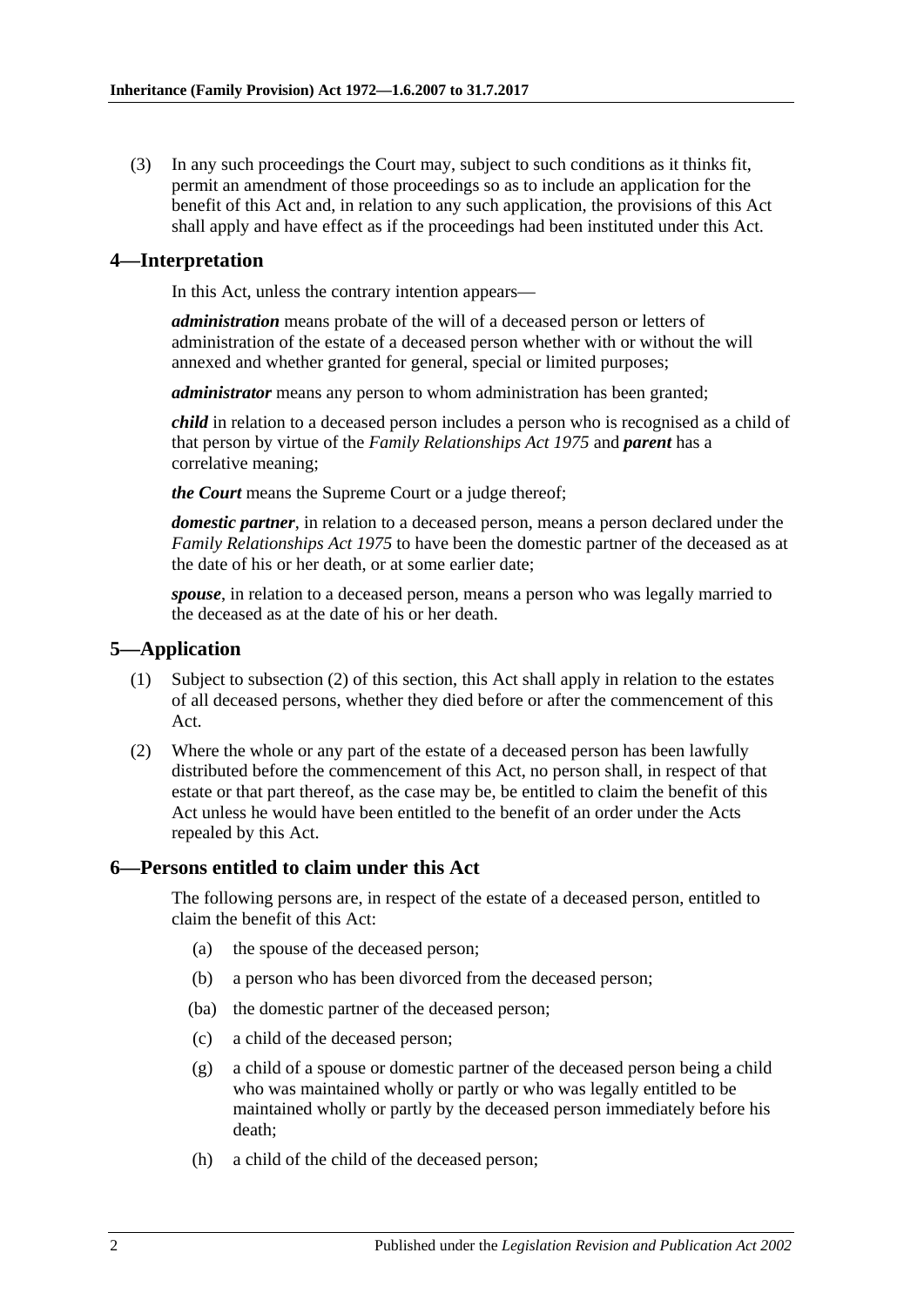- (i) a parent of the deceased person who satisfies the court that he cared for, or contributed to the maintenance of, the deceased person during his lifetime;
- (j) a brother or sister of the deceased person who satisfies the court that he cared for, or contributed to the maintenance of, the deceased person during his lifetime.

### <span id="page-2-0"></span>**7—Spouse and persons entitled may obtain order for maintenance etc out of estate of deceased person**

- <span id="page-2-2"></span>(1) Where—
	- (a) a person has died domiciled in the State or owning real or personal property in the State; and
	- (b) by reason of his testamentary dispositions or the operation of the laws of intestacy or both, a person entitled to claim the benefit of this Act is left without adequate provision for his proper maintenance, education or advancement in life,

the Court may in its discretion, upon application by or on behalf of a person so entitled, order that such provision as the Court thinks fit be made out of the estate of the deceased person for the maintenance, education or advancement of the person so entitled.

- (2) Notice of an application under [subsection](#page-2-2) (1) of this section shall be served by the applicant on the administrator of the estate of the deceased person, and on such other persons as the Court may direct.
- (3) The Court may refuse to make an order in favour of any person on the ground that his character or conduct is such as, in the opinion of the Court, to disentitle him to the benefit of this Act, or for any other reason that the Court thinks sufficient.
- (4) The Court may, in making any order under this Act, impose such conditions, restrictions and limitations as it thinks fit.
- (5) If, in respect of an application under [subsection](#page-2-2) (1) of this section, it appears to the Court that the matter would be more appropriately determined by proceedings outside the State, the Court may (without limiting the powers conferred on it by the preceding provisions of this section) refuse to make an order under this section or adjourn the hearing of the application for such period as the Court thinks fit.
- (6) In making the order the Court may, if it thinks fit, order that the provision shall consist of a lump sum or periodic or other payments or a lump sum and periodic or other payments.

#### <span id="page-2-3"></span><span id="page-2-1"></span>**8—Time within which application to be made**

- (1) Subject to this section, an application shall not be heard by the Court at the instance of a person claiming the benefit of this Act unless the application is made within six months from the date of the grant in this State of probate of the will, or letters of administration of the estate, of the deceased person.
- (2) The Court may, after hearing such of the persons affected as the Court thinks necessary, extend the time for making an application for the benefit of this Act.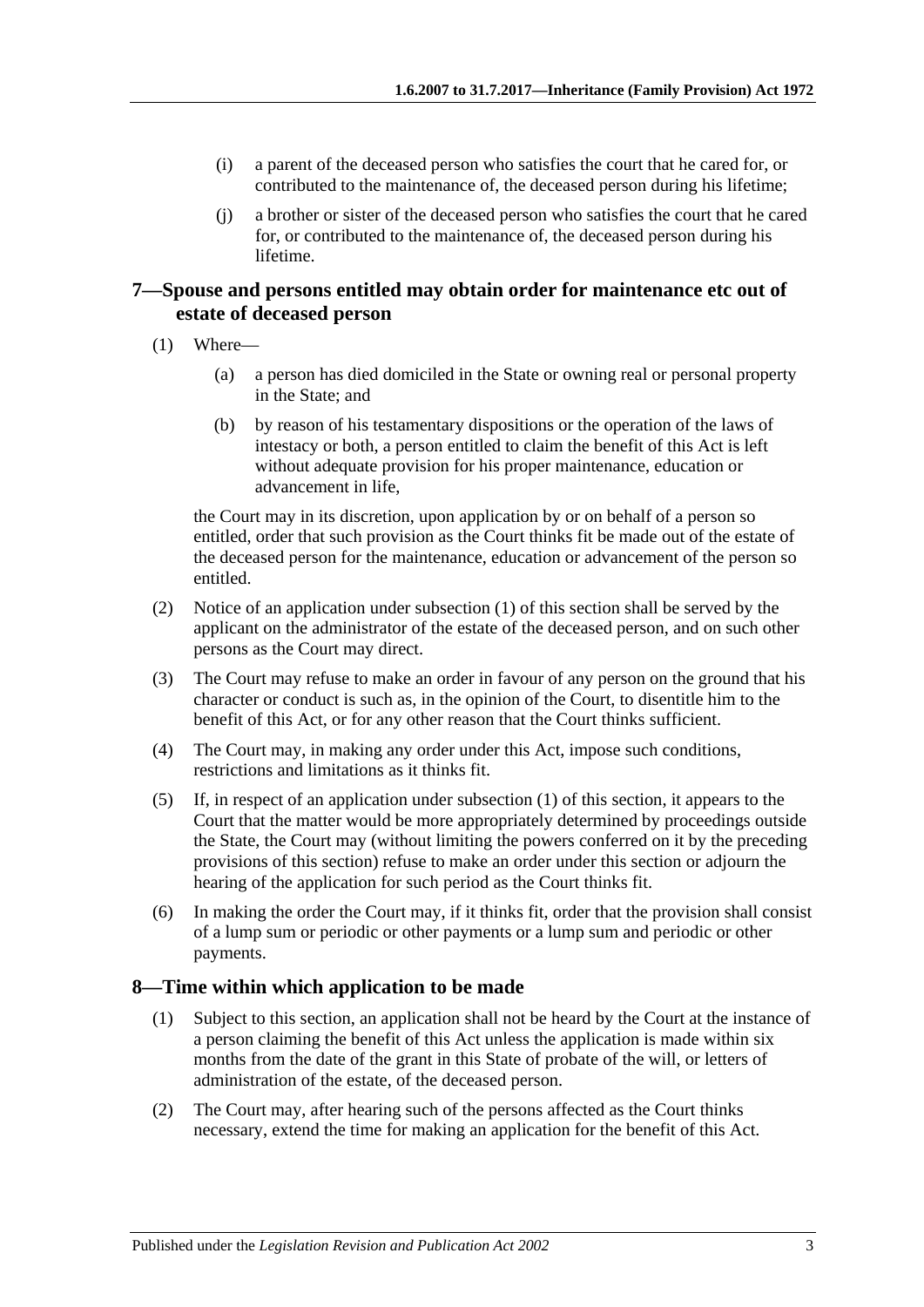- (3) An extension of time granted pursuant to this section may be granted—
	- (a) upon such conditions as the Court thinks fit; and
	- (b) whether or not the time for making an application pursuant to [subsection](#page-2-3) (1) of this section has expired.
- (4) An application for extension of time pursuant to this section shall be made before the final distribution of the estate.
- (5) Any distribution of any part of the estate made before the application for extension of time shall not be disturbed by reason of that application or any order made thereon.
- (6) An application for the benefit of this Act shall be deemed to be made on the day when the summons by which it is instituted is served on the administrator of the estate.
- (7) Where an application has been made for the benefit of this Act, the Court may, if satisfied that it is just and expedient to do so, permit at any time prior to the final determination of the proceedings, the joinder of further claimants as parties to the application.

#### <span id="page-3-0"></span>**9—Contents or order**

- (1) Every order that provision be made for the maintenance, education or advancement of any person out of the estate of a deceased person must, *inter alia*—
	- (a) specify the amount and nature of the provision thereby made; and
	- (b) specify the part or parts of the estate of the deceased person out of which that provision shall be raised or paid, and prescribe the manner of raising and paying that provision; and
	- (c) state the conditions, restrictions or limitations imposed by the Court.
- <span id="page-3-2"></span>(2) Subject to [subsection](#page-3-1) (3) of this section and unless the Court otherwise orders, the burden of any such provision shall, as between the persons beneficially entitled to the estate of the deceased person, be borne by those persons in proportion to the values of their respective interests in the estate.
- <span id="page-3-1"></span>(3) Where the deceased person died leaving a will under which two or more persons are successively entitled to any property, the successive interests shall not, unless the Court otherwise orders, be separately valued for the purposes of [subsection](#page-3-2) (2) of this section, but the proportion of the provision to be borne by that property shall be raised or charged against the *corpus* thereof.
- (4) The Court shall, in every case in which an order is made, direct that a certified copy of the order be made upon the probate of the will, or letters of administration of the estate, of the deceased person, and for that purpose may require the production of the probate or letters of administration.
- <span id="page-3-3"></span>(5) The Court may at any time, and from time to time, on the application of the administrator or of any person beneficially entitled to or interested in any part of the estate of the deceased person, rescind or alter any order.
- (6) Notice of an application under [subsection](#page-3-3) (5) of this section must be served upon all persons entitled to any benefit under the order in respect of which the application is made.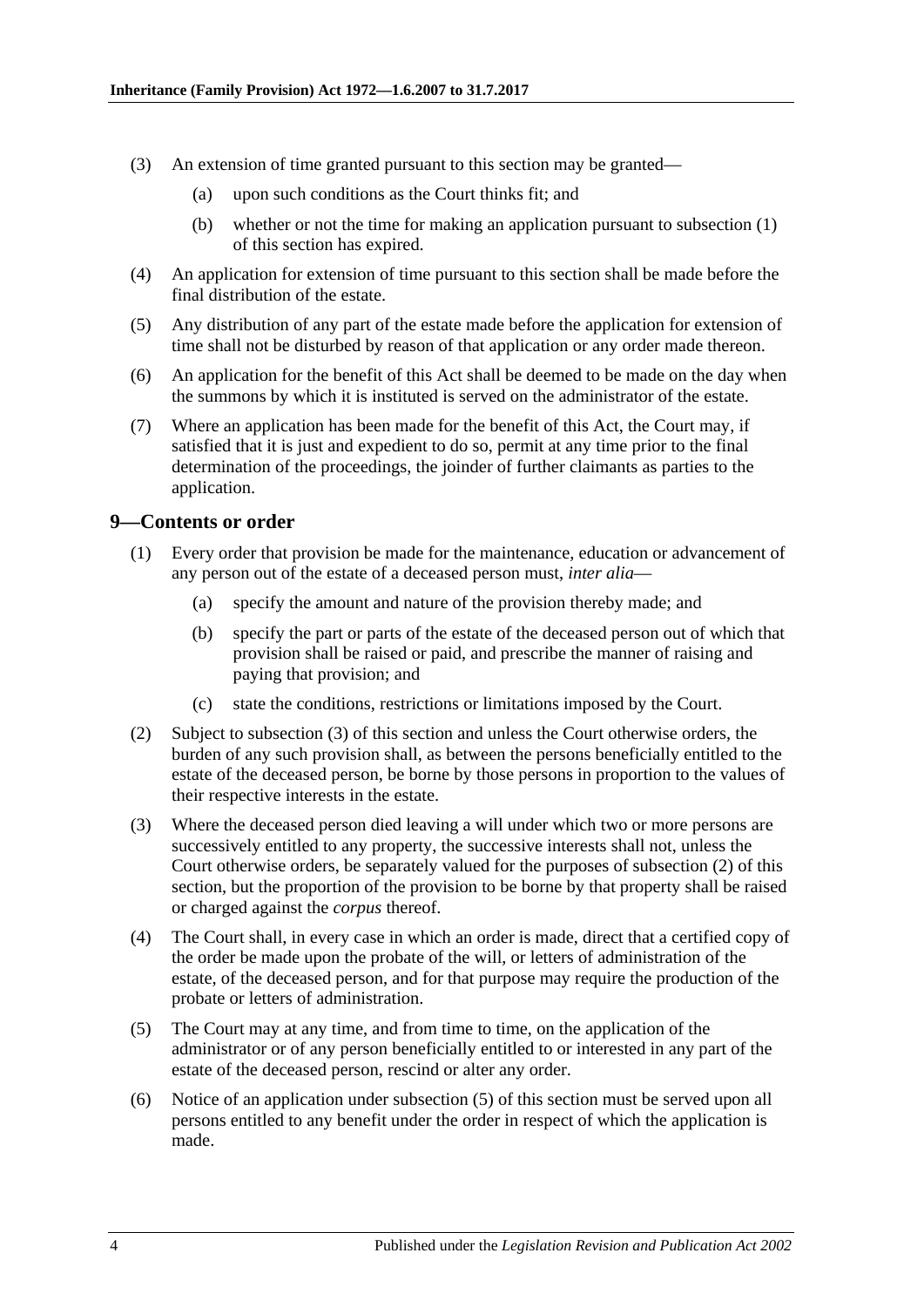- (7) Upon any order being made under this Act, the portion of the estate affected by the order shall be held subject to the provisions of the order.
- (8) The Court may make such order as to the costs of any proceeding under this Act as it considers just.

### <span id="page-4-0"></span>**10—Order to operate as will or codicil**

Every provision made by an order shall, subject to this Act, operate and take effect as if it had been made—

- (a) if the deceased person died leaving a will, by a codicil to that will executed immediately before his death; or
- (b) if the deceased person died intestate, by a will executed immediately before his death.

#### <span id="page-4-1"></span>**11—Court may fix periodic payment or lump sum**

- (1) The Court shall have power at any time to fix a periodic payment, or lump sum, or a periodic payment and a lump sum, to be paid by any person, to represent, or in commutation of, the proportion of the sum ordered to be paid that falls upon the portion of the estate to which he is entitled, and to exonerate that portion of the estate from further liability.
- (2) The Court may give incidental directions as to the payment or investment of the lump sum or the manner in which the periodic payments are to be made or secured.

#### <span id="page-4-2"></span>**12—Court may vary or discharge order**

Where the Court has ordered periodic payments, or has ordered a lump sum to be invested for the benefit of any person, it shall have power to inquire whether at any subsequent date the party benefited by the order has otherwise become possessed of, or entitled to, provision for his proper maintenance, education and advancement, and into the adequacy of that provision, and may discharge, vary, or suspend the order, or make such other order as is just in the circumstances.

#### <span id="page-4-3"></span>**13—Mortgage or assignment of provision invalid**

No mortgage, charge, or assignment of any kind whatsoever of or over the provision made by an order under this Act shall, unless made with the prior permission of the Court, be of any force, validity, or effect.

#### <span id="page-4-5"></span><span id="page-4-4"></span>**14—Liability of administrators after distribution of estate**

- (1) An administrator of the estate of a deceased person who has lawfully distributed the estate or any part thereof shall not be liable to account for that estate or that part thereof, as the case may be, to any person claiming the benefit of this Act, unless the administrator had notice of the claim at the time of the distribution.
- (2) For the purposes of this section, notice of the claim—
	- (a) shall be in writing signed by the claimant or his solicitor; and
	- (b) shall lapse and be incapable of being renewed unless, before the expiration of three months after the administrator receives notice of the claim a copy of an application by the claimant for the benefit of this Act has been served on him.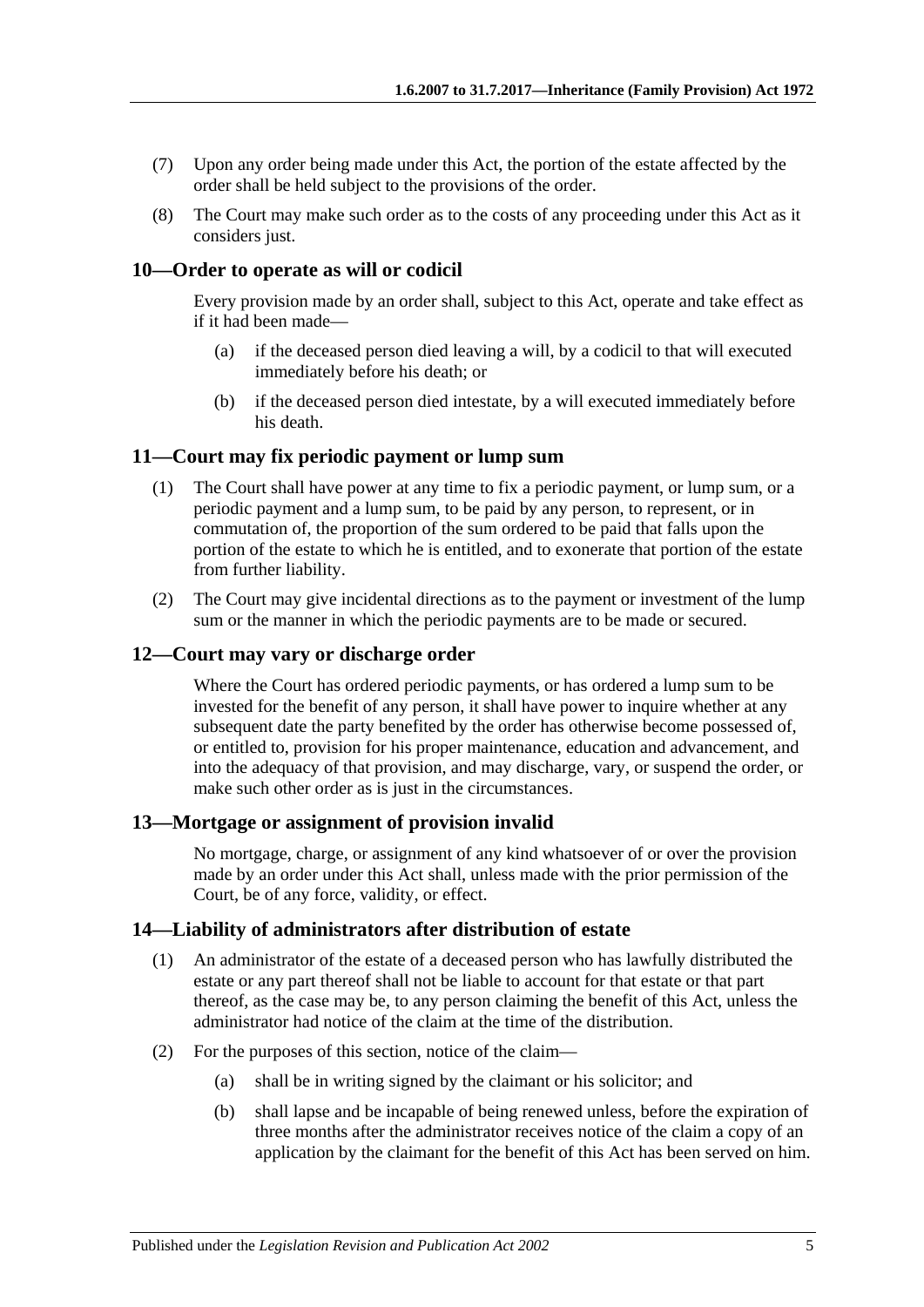(3) [Subsection](#page-4-5) (1) of this section shall not prevent the Court from ordering that any provision under this Act be made out of the estate, or any part thereof, after it has been distributed.

#### <span id="page-5-0"></span>**15—Method of apportioning duty on estate**

- (1) For the purpose of apportioning the duty payable on the estate of the deceased person, any provision made under this Act by an order of the Court shall be deemed to be a bequest made by the deceased person—
	- (a) if he died leaving a will, by a codicil to that will executed immediately before his death; or
	- (b) if he died intestate, by a will executed immediately before his death.
- (2) Notwithstanding the provisions of any other Act, where an order is discharged, rescinded, altered or suspended, a due adjustment of the duty payable on the estate of the deceased person shall be made.

#### <span id="page-5-1"></span>**16—Public Trustee deemed to be administrator where order has been made authorising him to administer estate**

Where an order has been made under the *[Administration and Probate Act](http://www.legislation.sa.gov.au/index.aspx?action=legref&type=act&legtitle=Administration%20and%20Probate%20Act%201919) 1919* as amended, authorising the Public Trustee to administer the estate of a deceased person who has died leaving a will, then, for the purposes of this Act—

- (a) the Public Trustee shall be deemed to be the administrator of the estate of the deceased person; and
- (b) the order shall be deemed to be the grant of probate of the will, or letters of administration with the will annexed of the estate, of the deceased person.

#### <span id="page-5-2"></span>**17—Rules of Court**

- (1) The judges of the Court may, subject to and in accordance with the *[Supreme Court](http://www.legislation.sa.gov.au/index.aspx?action=legref&type=act&legtitle=Supreme%20Court%20Act%201935)  Act [1935](http://www.legislation.sa.gov.au/index.aspx?action=legref&type=act&legtitle=Supreme%20Court%20Act%201935)* as amended, make such rules as may be necessary or expedient for regulating the practice and procedure of the Court to be adopted for the purposes of this Act.
- (2) Until rules are made in pursuance of this section the general practice and procedure of the Court shall, so far as applicable and not inconsistent with this Act, apply to all proceedings of the Court under this Act.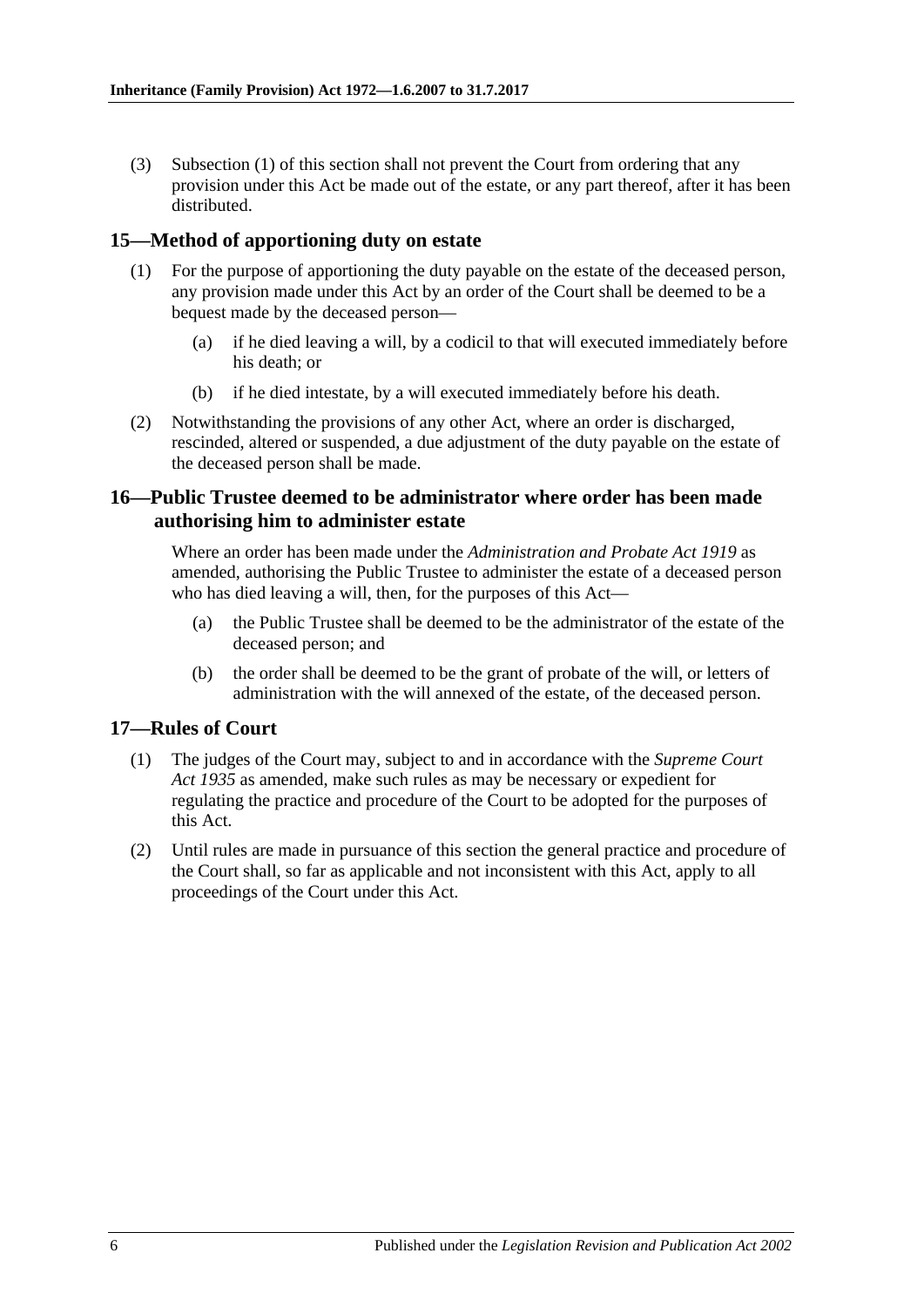# <span id="page-6-0"></span>**Legislative history**

#### **Notes**

- Please note—References in the legislation to other legislation or instruments or to titles of bodies or offices are not automatically updated as part of the program for the revision and publication of legislation and therefore may be obsolete.
- Earlier versions of this Act (historical versions) are listed at the end of the legislative history.
- For further information relating to the Act and subordinate legislation made under the Act see the Index of South Australian Statutes or www.legislation.sa.gov.au.

# **Principal Act and amendments**

New entries appear in bold.

| Year    | N <sub>o</sub> | Title                                                             | Assent     | Commencement                                                   |
|---------|----------------|-------------------------------------------------------------------|------------|----------------------------------------------------------------|
| 1972    | -32            | <i>Inheritance (Family Provision)</i><br>Act 1972                 | 13.4.1972  | 1.6.1972 (Gazette 1.6.1972 p2163)                              |
| 1975 91 |                | <i>Inheritance (Family Provision) Act</i><br>Amendment Act 1975   | 20.11.1975 | 29.1.1976 (Gazette 29.1.1976 p356)                             |
| 1983    | 72             | Inheritance (Family Provision) Act<br>Amendment Act 1983          | 3.11.1983  | 3.11.1983                                                      |
| 2006 43 |                | <b>Statutes Amendment (Domestic</b><br>Partners) Act 2006         | 14.12.2006 | Pt 47 (ss $129 - 131$ ) -1.6.2007 (Gazette<br>26.4.2007 p1352) |
| 2017    | -13            | <b>Statutes Amendment (Registered)</b><br>Relationships) Act 2017 | 26.4.2017  | Pt 7 (s 11)-1.8.2017 (Gazette 1.8.2017<br><i>p</i> 3039)       |

# **Provisions amended since 3 February 1976**

• Legislative history prior to 3 February 1976 appears in marginal notes and footnotes included in the consolidation of this Act contained in Volume 5 of The Public General Acts of South Australia 1837-1975 at page 178.

New entries appear in bold.

Entries that relate to provisions that have been deleted appear in italics.

| Provision      | How varied                                                            | Commencement |
|----------------|-----------------------------------------------------------------------|--------------|
| s <sub>2</sub> | omitted under Legislation Revision and<br><b>Publication Act 2002</b> |              |
| s <sub>4</sub> |                                                                       |              |
|                | domestic partner inserted by $43/2006$ s 129                          | 1.6.2007     |
| spouse         | substituted by $43/2006$ s 129                                        | 1.6.2007     |
| s <sub>6</sub> | amended by $72/1983$ s 2                                              | 3.11.1983    |
|                | amended by $43/2006$ s $130(1)$ , (2)                                 | 1.6.2007     |